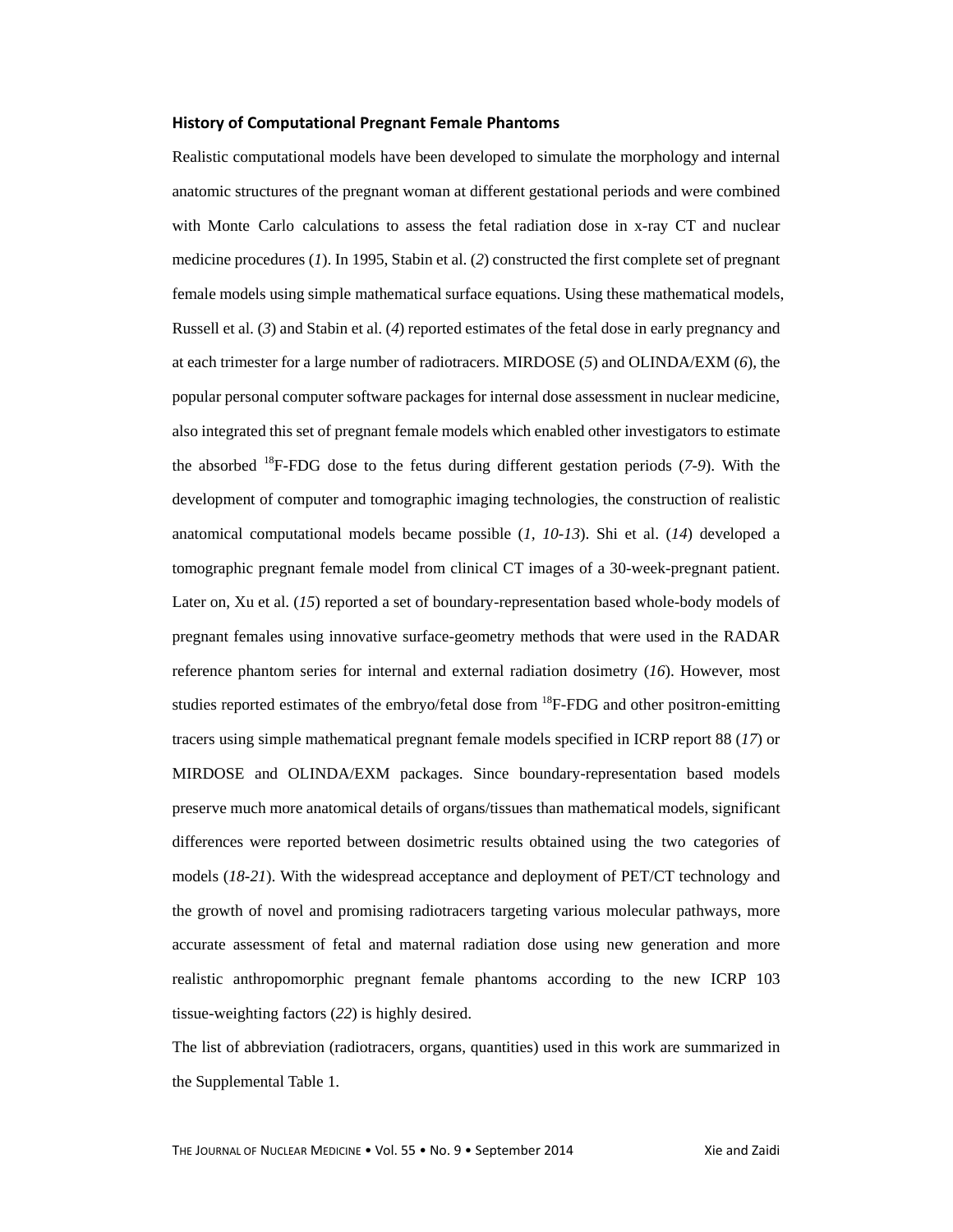### **Organ Mass and Body Weight of Adopted Phantoms**

The number of voxels in each organ was calculated and multiplied by the voxel volume and the corresponding density (*36*) to yield the organ mass. Supplemental Table 2 summarizes the organ mass, organ ID and total body weights of the voxel-based pregnant female phantoms models.

### **Monte Carlo Simulations**

The energy deposited by photons, electrons and positrons in the target regions was recorded in unit of MeV per particle and used for the calculation of S-values from positron-emitting radionuclides. The decay data of the investigated radionuclides were obtained from the Health Physics Society electronic resource (*38*). The elemental compositions of tissue were obtained from ICRP 89 (36). A total of  $1.0 \times 10^7$  primary particle histories were generated such that the statistical uncertainty in terms of coefficient of variation (COV) was less than 2% in most cases. The MCPLIB02 data library for photon transport and electron-physics models was adopted for simulations performed on a workstation with 2.4 GHz Intel Xeon processors running under Microsoft Windows 7 operating system.

## **Radiotracers**

Potential clinical applications and sources of the biodistribution data of the various radiotracers used in this work are listed in Supplemental Table 3.

## **Dosimetric Calculations**

In the Medical Internal Radiation Dose (MIRD) formalism, the radiation absorbed dose delivered to any target tissue  $r_T$  from source organ  $r_S$  is given by Supplemental Eq. 1 and Supplemental Eq. 2 (*43*):

$$
D(r_T, T_D) = \sum_{r_S} \tilde{A}(r_S, T_D) S(r_T \leftarrow r_S), \qquad \text{Supplemental Eq. 1}
$$

$$
S(r_r \leftarrow r_s) = \frac{1}{M(r_r)} \sum_i E_i Y_i \phi(r_r \leftarrow r_s, E_i),
$$
 Supplemental Eq. 2

where  $\tilde{A}(r_s, T_D)$  is the cumulated activity in the source organ over the dose-integration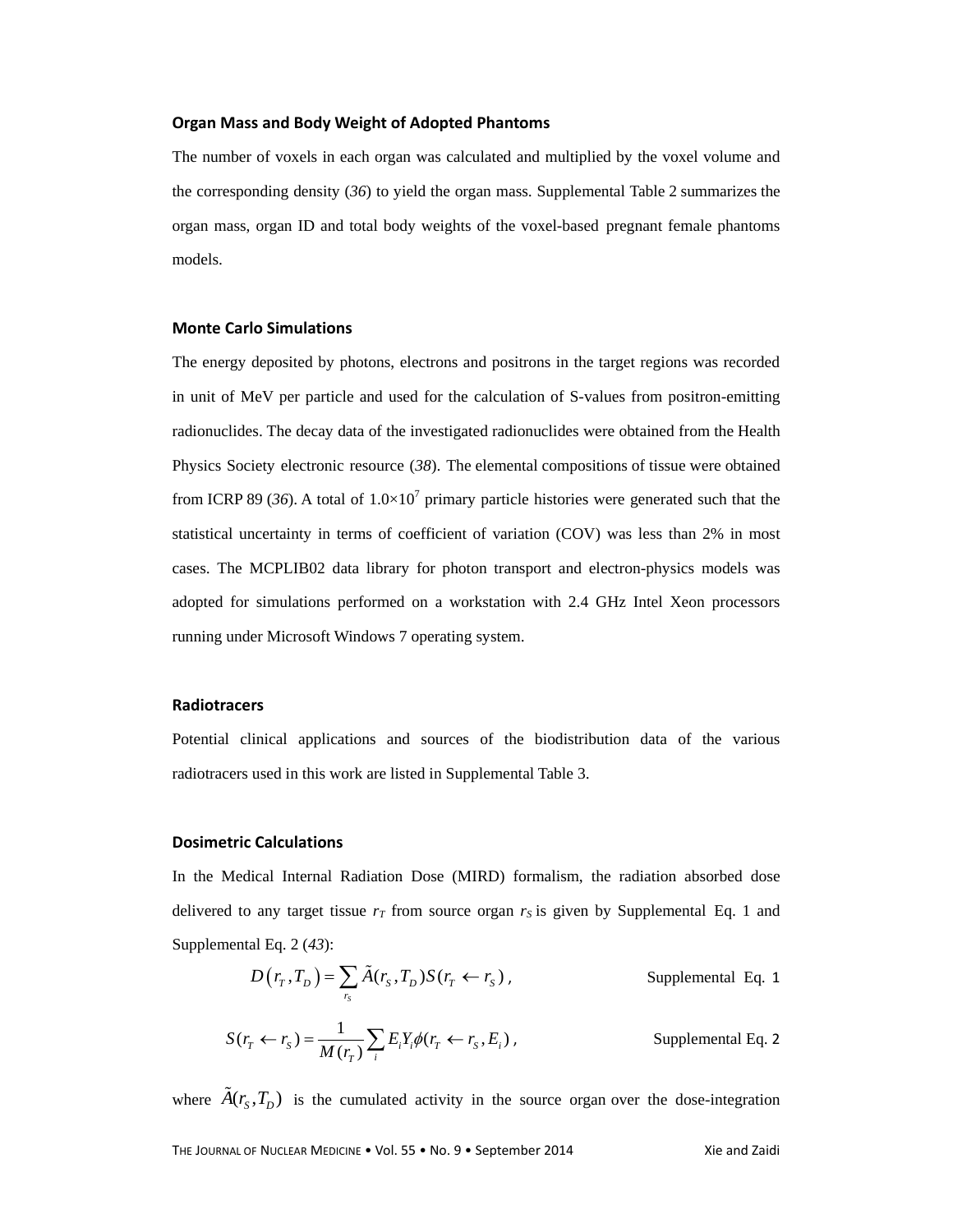period  $T_D$ ,  $S(r_r \leftarrow r_s)$  is the S-value describing the equivalent dose rate in the target organ per unit activity in the source organ,  $E_i$  is the individual energy of the  $i^{\text{th}}$  radiation,  $Y_i$  is the yield of  $i<sup>th</sup>$  radiation per nuclear transformation and  $M(r_T)$  is the mass of the target tissue.  $\phi(r_T \leftarrow r_s, E_i)$  is the absorbed fraction given by  $E_d/E_i$ , where  $E_d$  refers to the deposited energy in the target tissue of the  $i<sup>th</sup>$  radiation emitted from source.

To relate the absorbed dose to stochastic effects and assess the combined detriment from stochastic effects in all organs/tissues of the human body, the concept of the effective dose was adopted by the ICRP (*34*), and is defined as:

$$
E = \sum_{T} \omega_{T} \sum_{R} \omega_{R} D_{R} (r_{T}, T_{D}),
$$
 Supplemental Eq. 3

where *E* is the effective dose,  $\omega_T$  is the tissue weighting factor for organ/tissue *T* reflecting its relative radiation sensitivity,  $\omega_R$  is the radiation weighting factor for radiation type *R* reflecting the linear energy transfer of the radiation, and  $D_R(r_T, T_D)$  is the contribution of radiation type *R* to the total absorbed dose. The values of  $\omega_R$  and  $\omega_T$  given by the ICRP Publication 103 (*34*) were utilized to calculate the effective dose.

The effective dose was calculated by using the weighting factors listed in Supplemental Table 4. The weighting factors of bone marrow and bone surface were applied to skeleton. The tissue waiting factors of organs not in the absorbed dose list were apportioned to adrenals, gallbladder wall, heart wall, kidneys, remainder, pancreas, SI wall and cont., spleen, thymus and uterine wall of the considered pregnant phantoms.

## **Cross‐absorbed S‐values for The Fetus**

Supplemental Figure 1 shows the cross-absorbed S-values of the fetus from the UB and maternal body. For all positron-emitting radionuclides, the cross-absorbed S-values decrease while the fetal weight increases. The average relative difference of S-values per Kg difference in fetal weight (%/Kg) for the UB and maternal body irradiating the fetus of the considered radionuclides between the 3-mo and the 9-mo pregnant female models are -23.8%/Kg and -12.1%/Kg, respectively. Overall, for all considered radionuclides, Cu-64 produces the smallest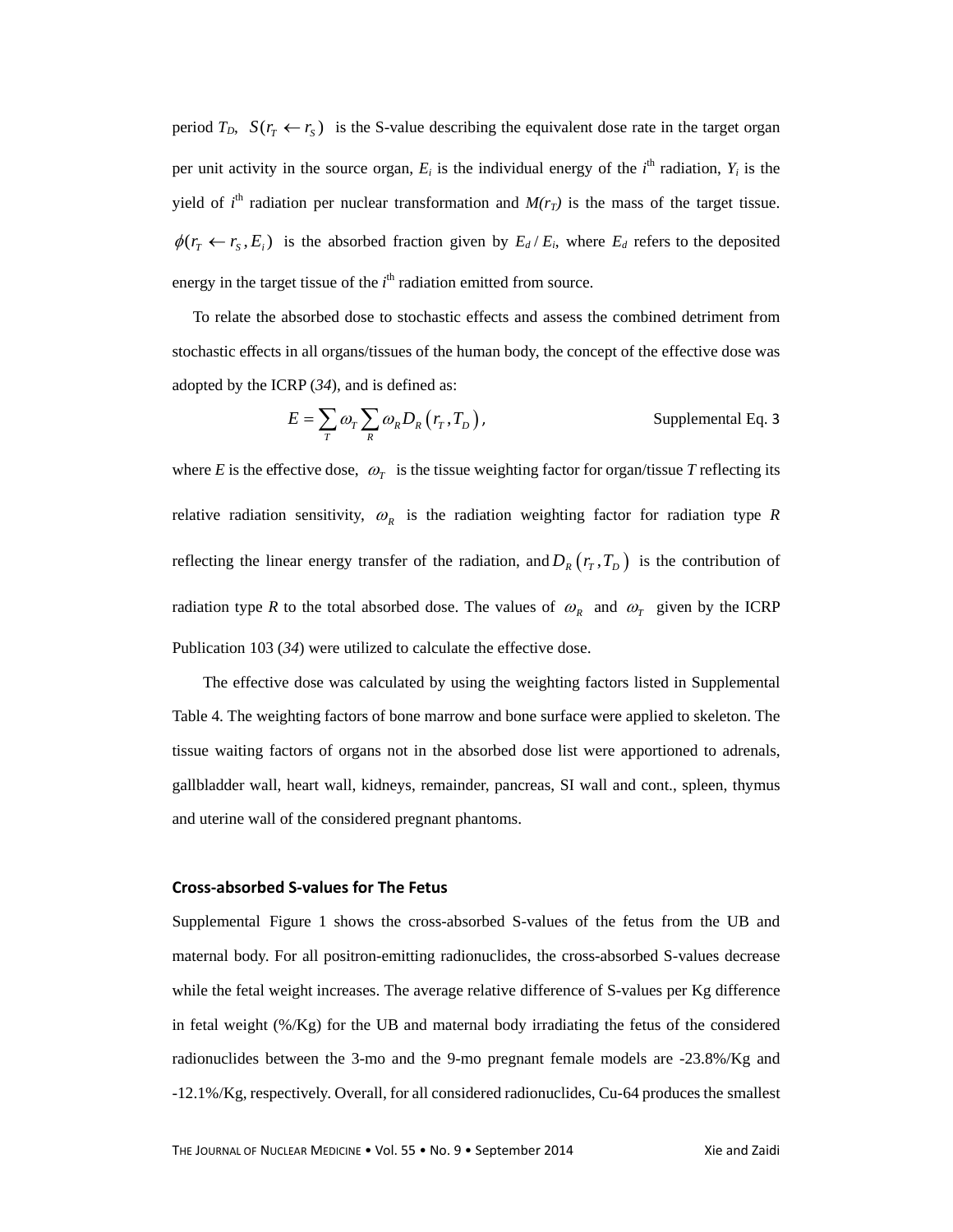self-absorbed and cross-absorbed S-values for the fetus because of its high yield of low-energy Auger electrons. Rb-82 and Y-86 produce the largest self-absorbed and the largest cross-absorbed S-values in the fetus, respectively.

# **Relative Contributions of Particles to Fetal S‐values**

The energy deposition in each target region from electrons, positrons, annihilation photons, and other photons and x-rays were recorded in particle transport simulations. Supplemental Figure 2 shows the relative contributions of electrons, positrons, the two annihilation photons and other photons and x-rays to the S-values of the fetus and maternal body irradiating the fetus for the 9 considered radionuclides. For most radionuclides, except Cu-64 and Y-86, the larger contribution (more than 55%) to the self-absorbed fetal S-values is due to positron interactions. The cross-absorbed fetal S-values of C-11, F-18, Rb-82, Ga-68, N-13, O-15 and Cu-64 are mostly (> 68%) contributed by the 511 keV annihilation photons, while the cross-absorbed fetal S-values of Y-86 and I-124 are mostly  $(> 75%)$  contributed by other photons and x-rays. Supplemental Figure 2 compares the contributions of different types of radiation emitted by Ga-68 and I-124 to the fetal S-values between different gestations when the source is in the fetus or the maternal body. It was observed that when the fetal weight and age increase, the contribution of positrons and photons to fetal S-values decrease and increase, respectively.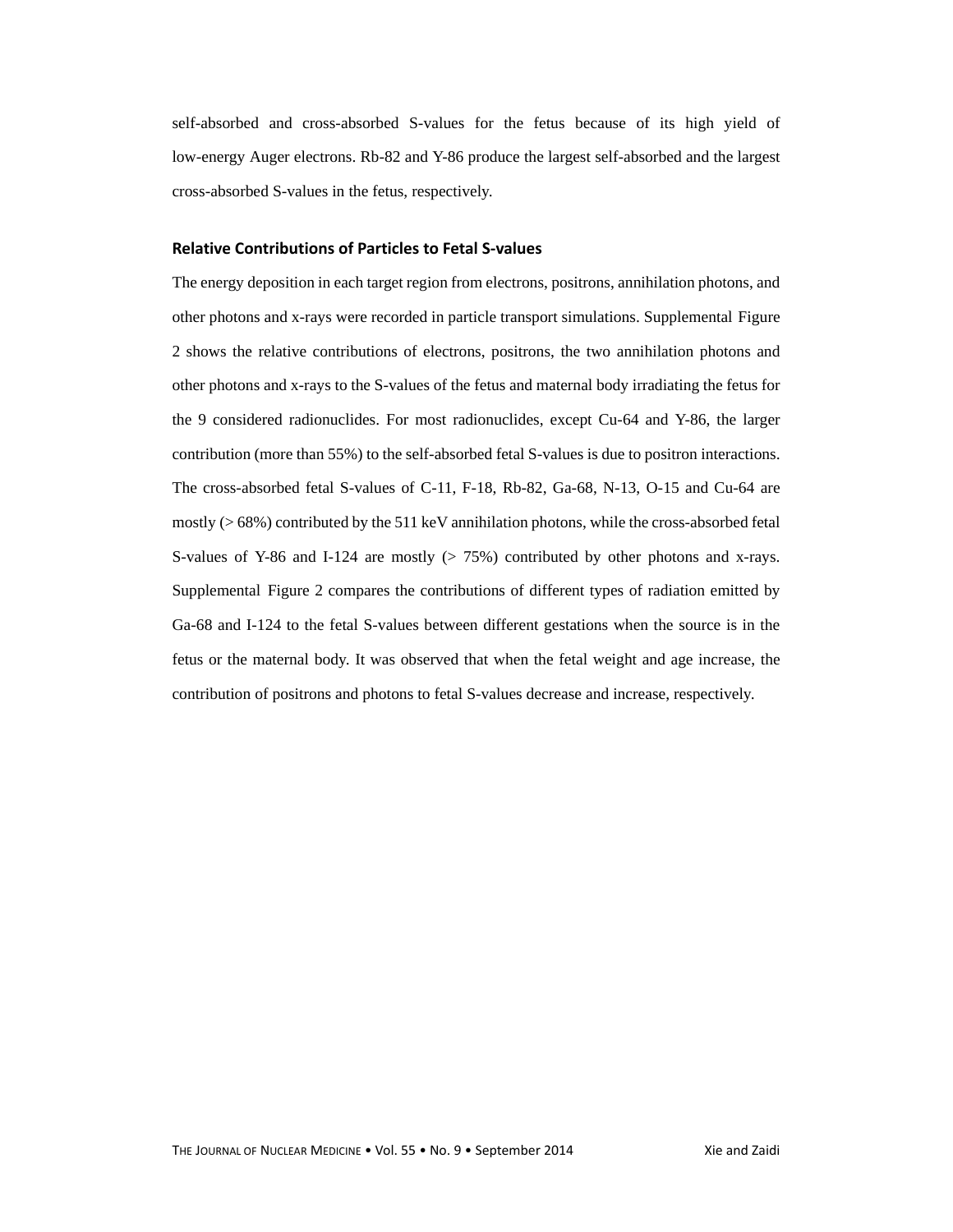# **References:**

**1.** Zaidi H, Xu XG. Computational anthropomorphic models of the human anatomy: The path to realistic Monte Carlo modeling in medical imaging. *Annu Rev Biomed Eng.* 2007;9(1):471‐500.

**2.** Stabin MG. *Mathematical models and specific absorbed fractions of photon energy in the nonpregnant adult females and at the end of each trimester of pregnancy.* Oak Ridge, TN: Oak Ridge National Laboratory; 1995. ORNMM‐12907.

**3.** Russell JR, Stabin MG, Sparks RB, Watson E. Radiation absorbed dose to the embryo/fetus from radiopharmaceuticals. *Health Phys.* 1997;73(5):756‐769.

**4.** Stabin MG. Proposed addendum to previously published fetal dose estimate tables for 18F‐FDG. *J Nucl Med.* Apr 2004;45(4):634‐635.

**5.** Stabin MG. MIRDOSE: personal computer software for internal dose assessment in nuclear medicine. *J Nucl Med.* Mar 1996;37(3):538‐546.

**6.** Stabin MG, Sparks RB, Crowe E. OLINDA/EXM: The second‐generation personal computer software for internal dose assessment in nuclear medicine. *J Nucl Med.* June 1, 2005 2005;46(6):1023‐1027.

**7.** Zanotti‐Fregonara P, Jan S, Champion C, et al. In vivo quantification of 18F‐FDG uptake in human placenta during early pregnancy. *Health Phys.* Jul 2009;97(1):82‐85.

**8.** Zanotti‐Fregonara P, Jan S, Taieb D, et al. Absorbed 18F‐FDG dose to the fetus during early pregnancy. *J Nucl Med.* May 2010;51(5):803‐805.

**9.** Takalkar AM, Khandelwal A, Lokitz S, Lilien DL, Stabin MG. 18F‐FDG PET in pregnancy and fetal radiation dose estimates. *J Nucl Med.* Jul 2011;52(7):1035‐1040.

10. Li A, Liu Q, Zeng S, Tang L, Zhong S, Luo Q. Construction and visualization of high-resolution three‐dimensional anatomical structure datasets for Chinese digital human. *Chinese Science Bulletin.* 2008;53(12):1848‐1854.

**11.** Zhang G, Xie T, Bosmans H, Liu Q. Development of a rat computational phantom using boundary representation method for Monte Carlo simulation in radiological imaging. *Proceedings of the IEEE.* 2009;97(12):2006‐2014.

**12.** Xie T, Bolch WE, Lee C, Zaidi H. Pediatric radiation dosimetry for positron‐emitting radionuclides using anthropomorphic phantoms. *Medical Physics.* 2013;40(10):102502.

**13.** Xie T, Zaidi H. Evaluation of radiation dose to anthropomorphic paediatric models from positron‐emitting labelled tracers. *Physics in Medicine and Biology.* 2014;59(5):1165.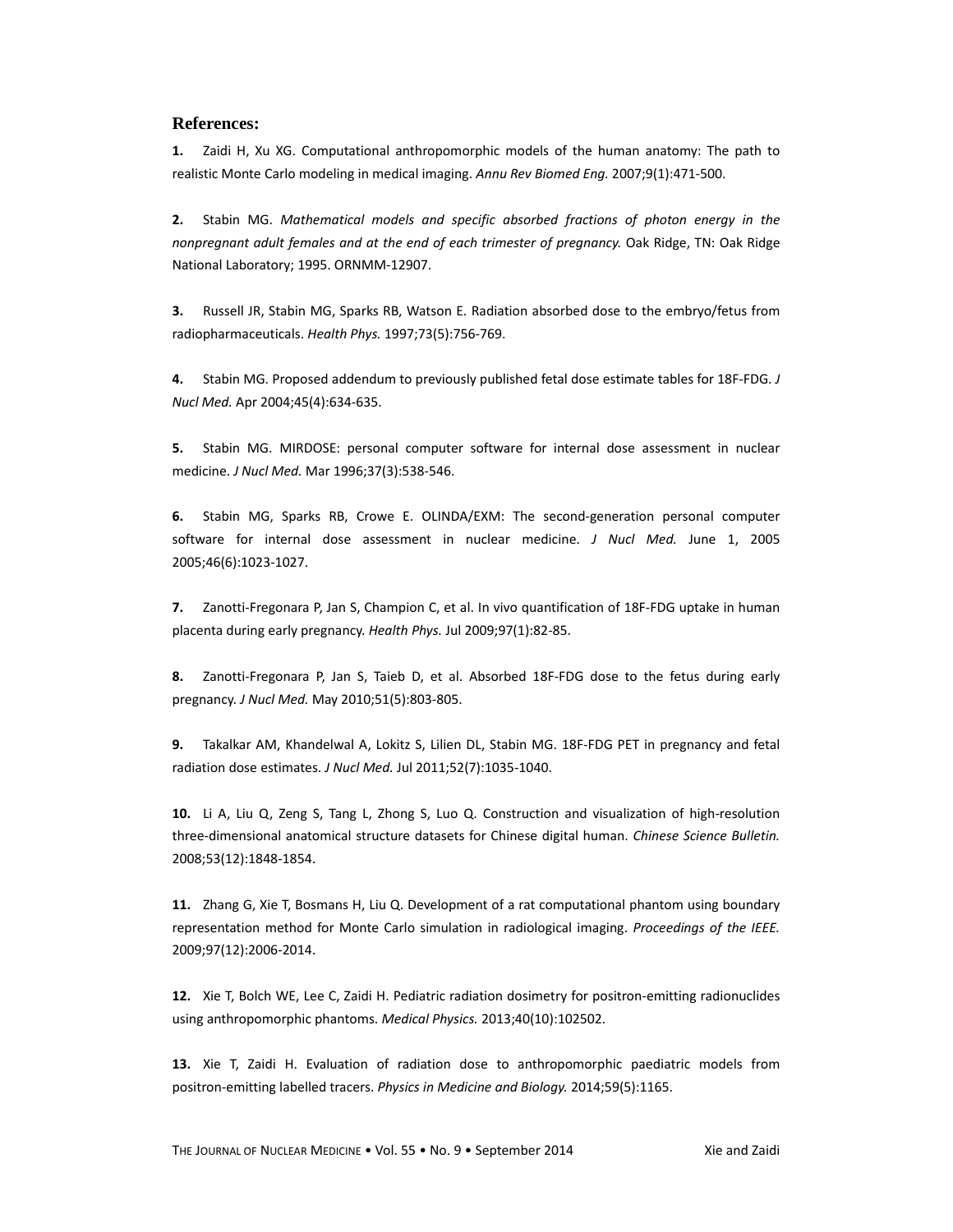**14.** Shi CY, Xu XG. Development of a 30‐week‐pregnant female tomographic model from computed tomography (CT) images for Monte Carlo organ dose calculations. *Med Phys.* 2004;31(9):2491‐2497.

**15.** Xu XG, Taranenko V, Zhang J, Shi C. A boundary‐representation method for designing whole‐body radiation dosimetry models: pregnant females at the ends of three gestational periods—RPI‐P3, ‐P6 and ‐P9. *Phys Med Biol.* 2007;52(23):7023‐7044.

**16.** Stabin MG, Xu XG, Emmons MA, Segars WP, Shi C, Fernald MJ. RADAR reference adult, pediatric, and pregnant female phantom series for internal and external dosimetry. *J Nucl Med.* 2012;53(11):1807‐1813.

**17.** ICRP. publication 88: Doses to the embryo and fetus from intakes of radionuclides by the mother. *Ann ICRP.* 2001;31(1‐3):19‐515.

18. Xie T, Zaidi H. Assessment of S-values in stylized and voxel-based rat models for positron-emitting radionuclides. *Mol Imaging Biol.* 2013;15(5):542‐551.

**19.** Xie T, Zhang G, Li Y, Liu Q. Comparison of absorbed fractions of electrons and photons using three kinds of computational phantoms of rat. *Appl Phys Lett.* Jul 19 2010;97(3):33702‐33704.

**20.** Kramer R, Khoury H, Vieira J. Comparison between effective doses for voxel‐based and stylized exposure models from photon and electron irradiation. *Physics in Medicine and Biology.* 2005;50(21):5105.

21. Lee C, Lee C, Bolch WE. Age-dependent organ and effective dose coefficients for external photons: a comparison of stylized and voxel‐based paediatric phantoms. *Physics in Medicine and Biology.* 2006;51(18):4663.

**22.** ICRP. publication 103: The 2007 Recommendations of the International Commission on Radiological Protection. *Ann ICRP.* 2007;37(2‐4):1‐332.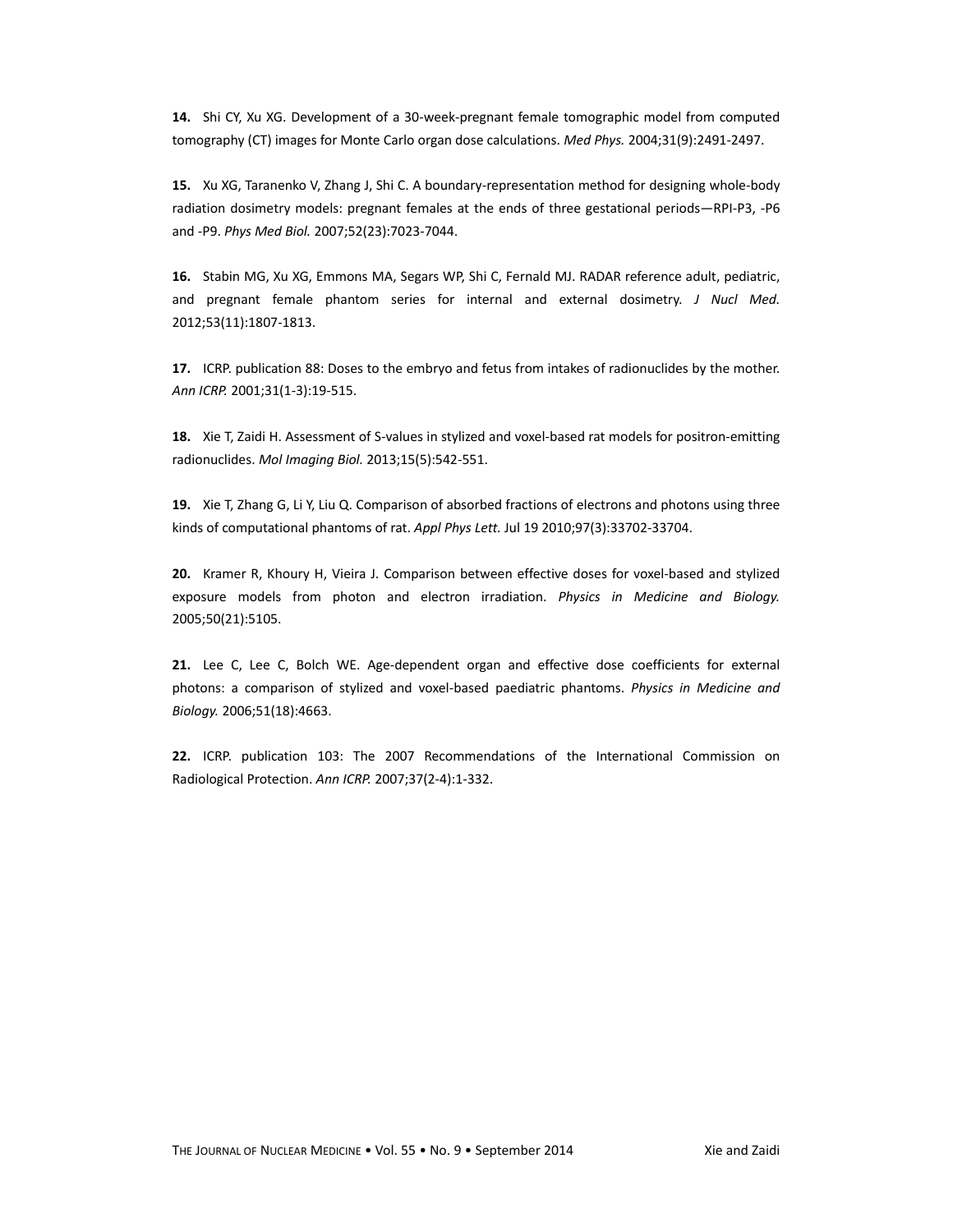| <b>Acronyms</b>       |                                                                              |
|-----------------------|------------------------------------------------------------------------------|
| <b>GB</b>             | <b>Gall Bladder</b>                                                          |
| <b>SI</b>             | <b>Small Intestine</b>                                                       |
| п                     | Large Intestine                                                              |
| <b>UB</b>             | <b>Urinary Bladder</b>                                                       |
| <b>TB</b>             | <b>Total Body</b>                                                            |
| $11$ C-SA4503         | <sup>11</sup> C-1-(3,4-dimethoxyphenethyl)-4-(3-phenylprophyl)piperazine     |
| <sup>11</sup> C-MPDX  | <sup>11</sup> C-8-dicyclopropylmethyl-1-methyl-3-propylxanthine              |
| $11$ C-TMSX           | $^{11}C$ -(E)-8-(3,4,5-trimethoxystyryl)-1,3,7-trimethylxanthine             |
| $11$ C-CHIBA-10       | 4- <sup>11</sup> C-methylphenyl 1,4-diazabicyclo[3.2.2.]nonane-4-carboxylate |
| 01                    |                                                                              |
| $11$ C-4DST           | <sup>11</sup> C-4'-thiothymidine                                             |
| $18$ F-FDG            | 2-[ <sup>18</sup> F]Fluoro-2-deoxy-D-glucose                                 |
| $18$ F-L-dopa         | 6-[ <sup>18</sup> F]Fluoro-L-dopa                                            |
| $18$ F-FBPA           | 4-borono-2- <sup>18</sup> F-fluoro-L-phenylalanine                           |
| <sup>18</sup> F-FDOPA | 6-[ <sup>18</sup> F]Fluorodopamine                                           |
| <sup>68</sup> Ga-EDTA | <sup>68</sup> Ga-ethylenediaminetetraacetic acid                             |
| 68Ga-DOTANO           | <sup>68</sup> Ga-[1,4,7,10-Tetraazacyclododecane-1,4,7,10-tetraacetic        |
| C                     | acid]-1-Nal <sup>3</sup> -octreotide                                         |
| <b>ICRP</b>           | International Commission on Radiological Protection                          |
| <b>EANM</b>           | European Association of Nuclear Medicine                                     |
| <b>PCC</b>            | phaeochromocytoma                                                            |

**Supplemental Table 1.** List of abbreviations used in this work.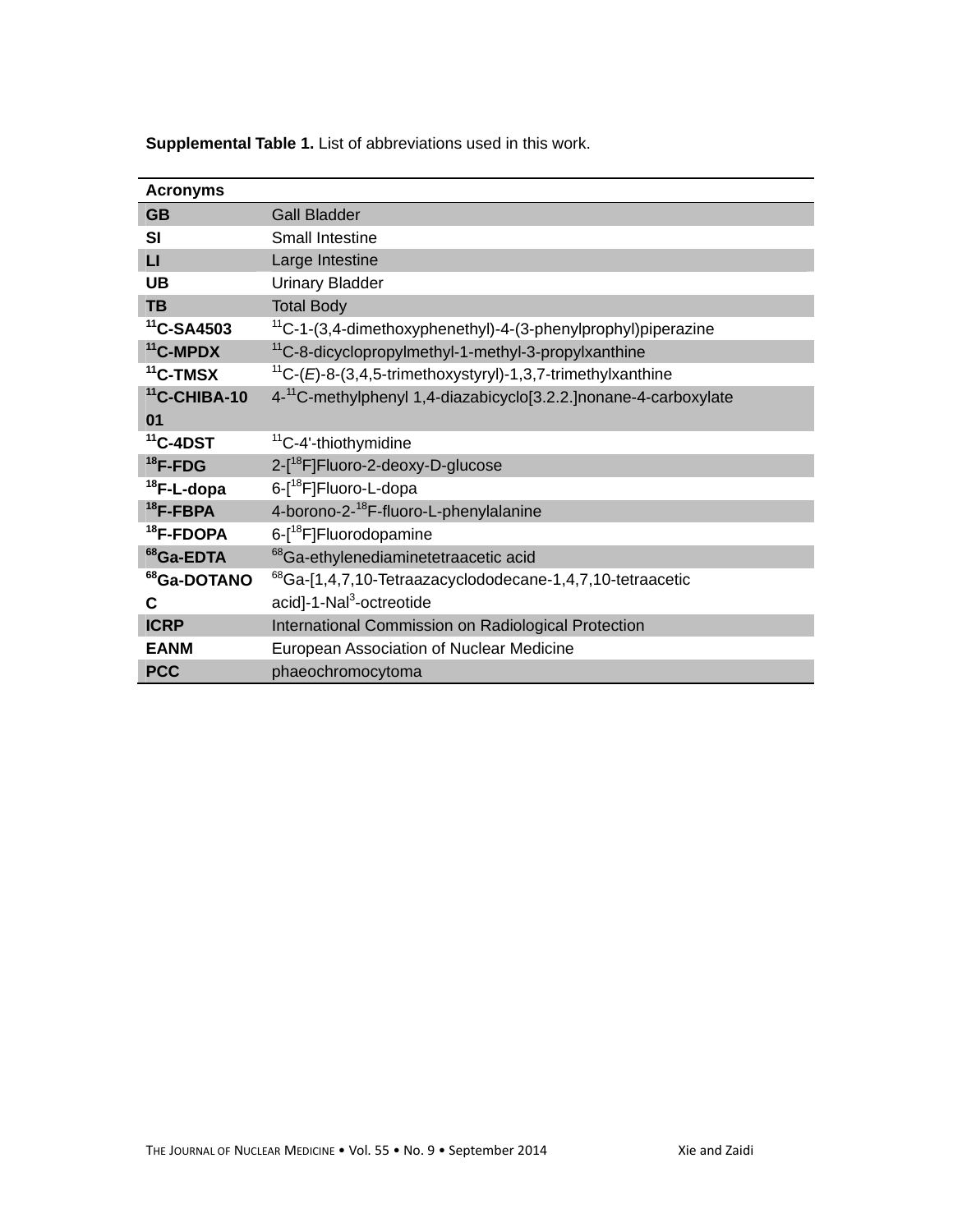| Organ mass (g)      |     | Organ ID<br>Early pregnancy | <b>Gestation</b> |         |         |
|---------------------|-----|-----------------------------|------------------|---------|---------|
|                     |     |                             | 3 month          | 6 month | 9 month |
| Adrenals            | 11  | 13.0                        | 13.1             | 13.1    | 13.1    |
| <b>UB</b>           | 112 | 240.0                       | 168.5            | 146.7   | 82.2    |
| UB wall             | 12  | 40.0                        | 40.0             | 40.0    | 40.0    |
| UB cont.            | 13  | 200.0                       | 128.5            | 106.7   | 42.2    |
| <b>Brain</b>        | 14  | 1300.0                      | 1313.6           | 1313.6  | 1313.6  |
| <b>Breasts</b>      | 15  | 500.1                       | 531.7            | 741.6   | 841.2   |
| Esophagus           | 16  | 35.0                        | 34.7             | 34.7    | 34.7    |
| Eyeballs            | 17  | 14.6                        | 15.1             | 15.0    | 15.0    |
| Eye lens            | 18  | 0.4                         | 0.4              | 0.4     | 0.4     |
| <b>GB</b>           | 119 | 56.0                        | 56.3             | 56.3    | 56.3    |
| <b>GB</b> wall      | 19  | 10.3                        | 8.0              | 8.0     | 8.0     |
| GB cont.            | 20  | 45.8                        | 48.3             | 48.3    | 48.3    |
| Heart               | 121 | 620.0                       | 625.5            | 625.5   | 625.5   |
| <b>Heart wall</b>   | 21  | 250.0                       | 254.9            | 254.9   | 255.5   |
| Heart cont.         | 22  | 370.0                       | 370.6            | 370.6   | 369.9   |
| Kidneys             | 23  | 275.2                       | 276.1            | 276.1   | 276.1   |
| LI                  | 124 | 679.6                       | 683.0            | 679.9   | 677.3   |
| LI wall             | 24  | 360.0                       | 361.8            | 359.9   | 358.6   |
| LI cont.            | 25  | 319.6                       | 321.2            | 320.0   | 318.7   |
| Liver               | 26  | 1400.0                      | 1399.6           | 1399.6  | 1399.6  |
| Lungs               | 27  | 950.0                       | 950.1            | 950.1   | 950.1   |
| Ovaries             | 28  | 11.1                        | 11.0             | 11.0    | 11.0    |
| Pancreas            | 29  | 120.1                       | 119.7            | 119.8   | 119.7   |
| SI wall and cont.   | 30  | 880.0                       | 881.2            | 879.9   | 881.3   |
| Skeleton            | 31  | 7760.1                      | 7797.5           | 7797.5  | 7798.2  |
| <b>Skin</b>         | 32  | 2300.8                      | 2355.7           | 2487.5  | 2623.4  |
| Spleen              | 33  | 130.1                       | 128.0            | 128.0   | 128.0   |
| Stomach             | 134 | 370.0                       | 368.5            | 370.4   | 370.4   |
| Stomach wall        | 34  | 140.0                       | 138.8            | 139.1   | 139.1   |
| Stomach cont.       | 35  | 230.0                       | 229.7            | 231.4   | 231.4   |
| Thymus              | 36  | 20.0                        | 20.3             | 20.3    | 20.3    |
| <b>Thyroid</b>      | 37  | 17.0                        | 16.9             | 16.9    | 16.9    |
| Trachea             | 38  | 8.0                         | 8.0              | 8.0     | 8.0     |
| <b>Uterine wall</b> | 39  | 80.0                        | 265.8            | 539.8   | 1025.5  |
| Uterine cont.       | 40  |                             | 859.6            | 3655.0  | 4113.8  |
| Placenta            | 41  |                             | 47.1             | 319.1   | 649.4   |
| Remainder           | 10  | 42236.9                     | 43895.3          | 44433.2 | 46615.7 |

**Supplemental Table 2.** Organ masses, organ ID and total body weights of the pregnant female phantoms.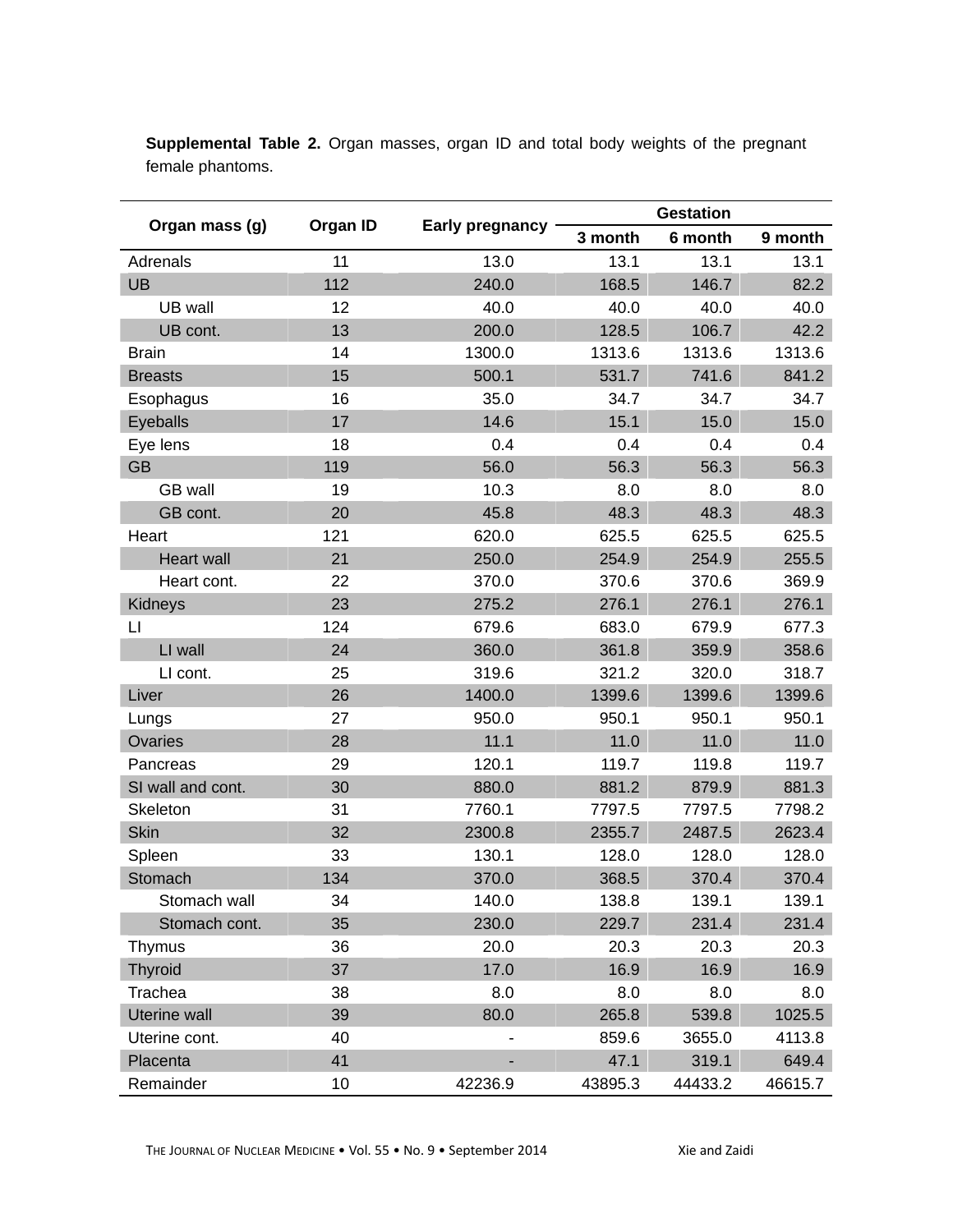| <b>TB-Fetus</b>   | 200 | -              | 85.0 | 1115.0 | 3495.0 |
|-------------------|-----|----------------|------|--------|--------|
| Fetal soft tissue | 42  | $\blacksquare$ | 71.3 | 903.6  | 2754.4 |
| Fetal brain       | 43  | -              | 13.7 | 133.1  | 371.2  |
| Fetal skeleton    | 44  | -              | 0.0  | 78.3   | 369.4  |
| Total Body (kg)   | 100 | 60.0           | 62.9 | 68.2   | 74.2   |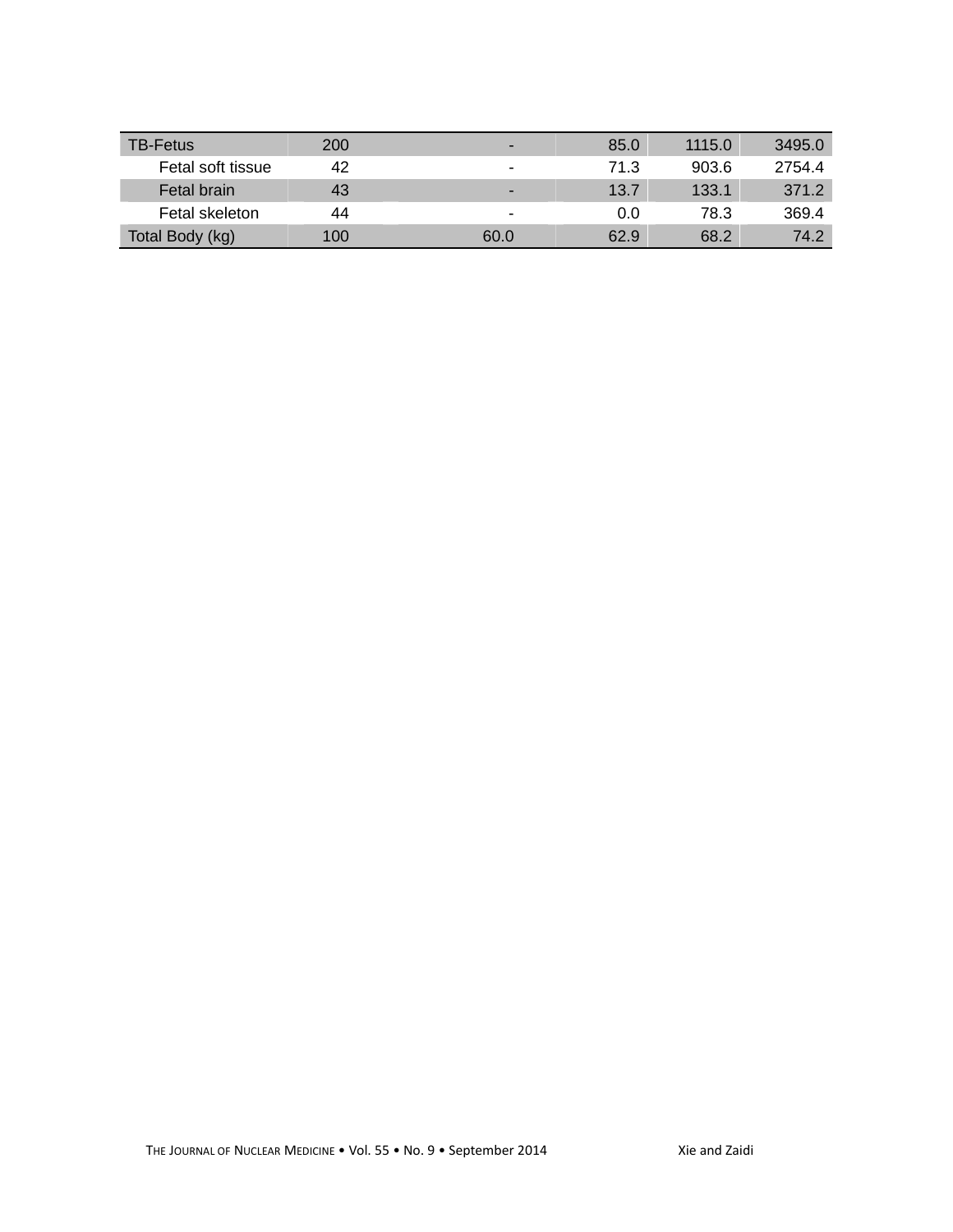**Supplemental Table 3.** List of considered compounds, applications and references of

adopted biokinetic data.

| <b>Radiotracer</b>                        | <b>Applications</b>                                              | <b>References for</b>           |  |
|-------------------------------------------|------------------------------------------------------------------|---------------------------------|--|
|                                           |                                                                  | biokinetic data                 |  |
| <sup>11</sup> C-Acetate                   | Myocardial oxidative metabolism and pancreatic or                |                                 |  |
|                                           | prostate disease                                                 | ICRP 106 (48)                   |  |
| $11$ <sup>C</sup> -Amino acids            | Protein synthesis                                                | ICRP 106 (48)                   |  |
| <sup>11</sup> C-Brain receptor substances | Molecular imaging of different cerebral receptors                | ICRP 106 (48)                   |  |
| <sup>11</sup> C-Methionine                | Protein synthesis                                                | ICRP 106 (48)                   |  |
| <sup>11</sup> C(Realistic maximum model)  | Realistic maximum model for <sup>11</sup> C labeled radiotracers | ICRP 106 (48)                   |  |
| [Methyl- <sup>11</sup> C]-Thymidine       | Cell proliferation in malignant tumors                           | ICRP 80 (49)                    |  |
| <sup>11</sup> C-Thymidine                 | Cell proliferation in malignant tumors                           | ICRP 80 (49)                    |  |
| $11$ C-SA4503                             | Sigma1 receptor                                                  | Sakata et al. (39)              |  |
| $11$ C-MPDX                               | Adenosine A1 receptor                                            | Sakata et al. (39)              |  |
| $11$ C-TMSX                               | Adenosine A2A receptor                                           | Sakata et al. (39)              |  |
| $11$ C-CHIBA-1001                         | <b>DNA</b> synthesis                                             | Sakata et al. (39)              |  |
| $11$ C-4DST                               | <b>DNA</b> synthesis                                             | Sakata et al. (39)              |  |
| <sup>15</sup> O-water                     | <b>Blood flow measurement</b>                                    | ICRP 80 (49)                    |  |
| <sup>18</sup> F-Amino acids               | Protein synthesis                                                | ICRP 106 (48)                   |  |
| <sup>18</sup> F-Brain receptor substances | Molecular imaging of different cerebral receptors                | ICRP 106 (48)                   |  |
| $18$ F-FDG                                | Glucose metabolism                                               | ICRP 106 (48)                   |  |
| $18$ F-L-dopa                             | Dopamine metabolism and dopaminergic function                    | ICRP 106 (48)                   |  |
| $18$ F-FBPA                               | Effect prediction of boron neutron capture therapy               | Sakata et al. (39)              |  |
| <sup>18</sup> F-FDOPA                     | Imaging of sympathetically innervated tissues                    | Eskola et al. <sup>a</sup> (40) |  |
| <sup>68</sup> Ga-EDTA                     | Renal function investigation                                     | ICRP 80 (49)                    |  |
| <sup>68</sup> Ga-DOTANOC                  | Tumors expressing somato-statin receptors                        | Pettinato et al. (41)           |  |

a The biokinetic data were extrapolated from the results of *ex vivo* studies in rats.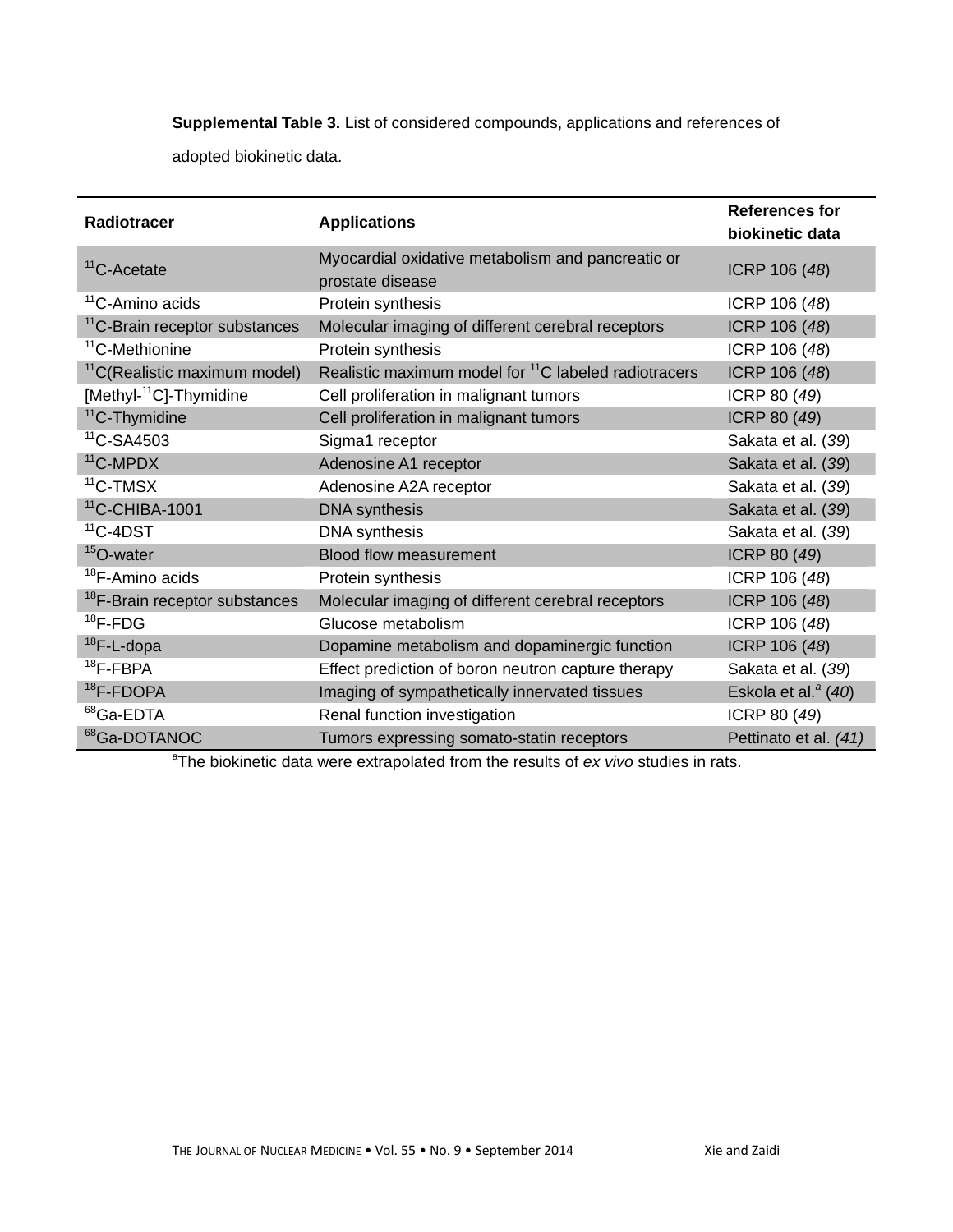**Supplemental Table 4**. Weighting factors for calculation of effective dose of pregnant phantoms.

| <b>Organs</b>                 | <b>Weighting factors</b> |
|-------------------------------|--------------------------|
| <b>Adrenals</b> <sup>b</sup>  | 0.013                    |
| <b>Bladder wall</b>           | 0.04                     |
| <b>Brain</b>                  | 0.01                     |
| <b>Breasts</b>                | 0.12                     |
| <b>Esophagus</b>              | 0.04                     |
| Gallbladder wall <sup>b</sup> | 0.013                    |
| Heart wall <sup>b</sup>       | 0.013                    |
| Kidneys <sup>b</sup>          | 0.013                    |
| LI wall                       | 0.12                     |
| Liver                         | 0.04                     |
| Lungs                         | 0.12                     |
| <b>Ovaries</b>                | 0.08                     |
| <b>Pancreas</b> <sup>b</sup>  | 0.013                    |
| SI wall and cont.             | 0.013                    |
| <b>Skeleton<sup>a</sup></b>   | 0.13                     |
| <b>Skin</b>                   | 0.01                     |
| Spleen <sup>b</sup>           | 0.013                    |
| <b>Stomach wall</b>           | 0.12                     |
| Thymus <sup>b</sup>           | 0.013                    |
| <b>Thyroid</b>                | 0.04                     |
| Uterine wall <sup>b</sup>     | 0.013                    |
| Remainder <sup>b</sup>        | 0.013                    |

aSkeleton: bone marrow and bone surface.

<sup>b</sup>The tissue weights of adrenals, extrathoracic tissue, gall bladder, heart, kidneys, lymphatic nodes, muscle, oral mucosa, pancreas, small intestine (SI), spleen, thymus, uterus and salivary glands in ICRP103 were apportioned to adrenals, gallbladder wall, heart wall, kidneys, remainder, pancreas, SI wall and cont., spleen, thymus and uterine wall of the considered pregnant phantoms.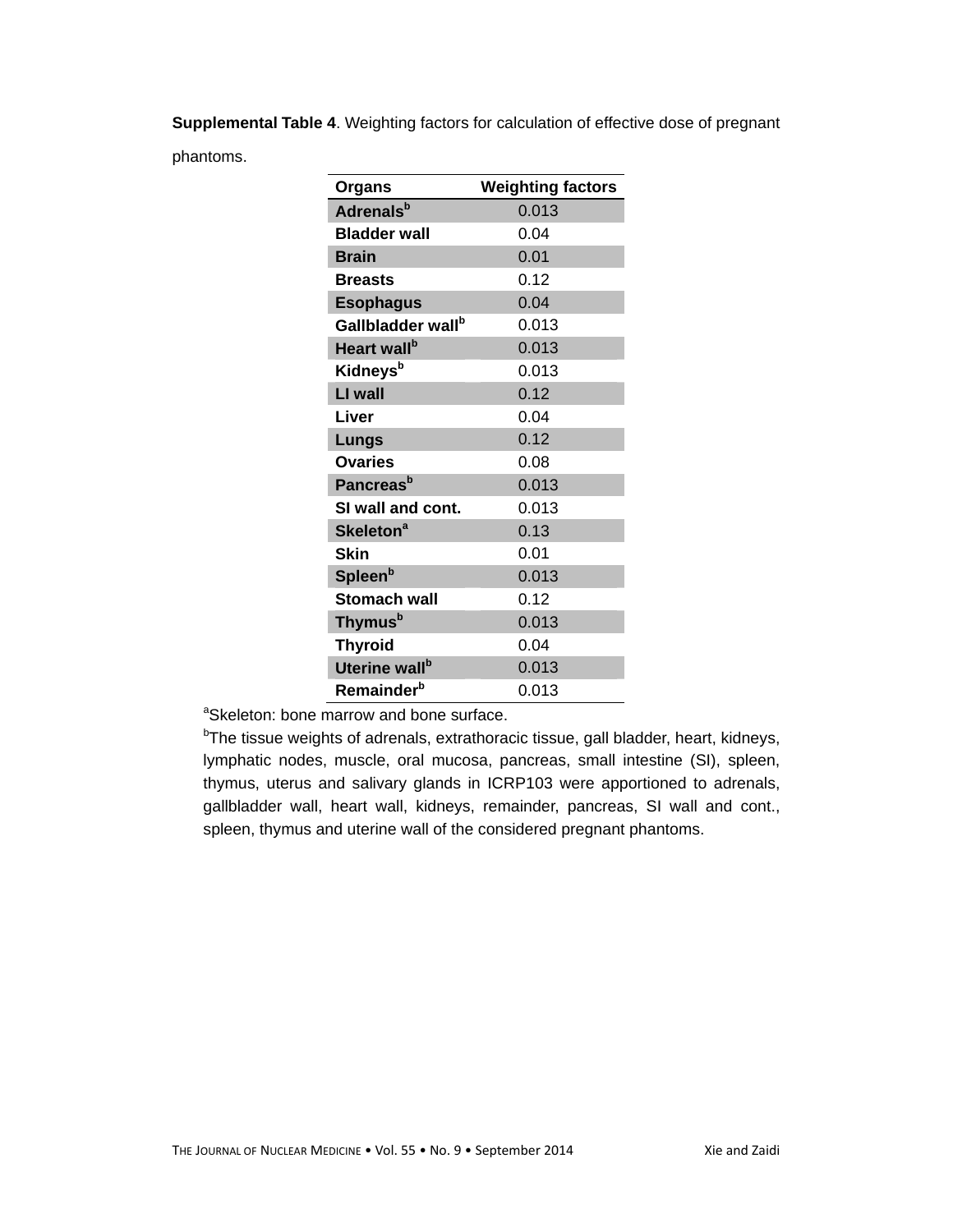

**Supplemental Figure 1.** Cross-absorbed S-values for (A) the UB irradiating the embryo/fetus and (B) the pregnant woman irradiating the embryo/fetus.